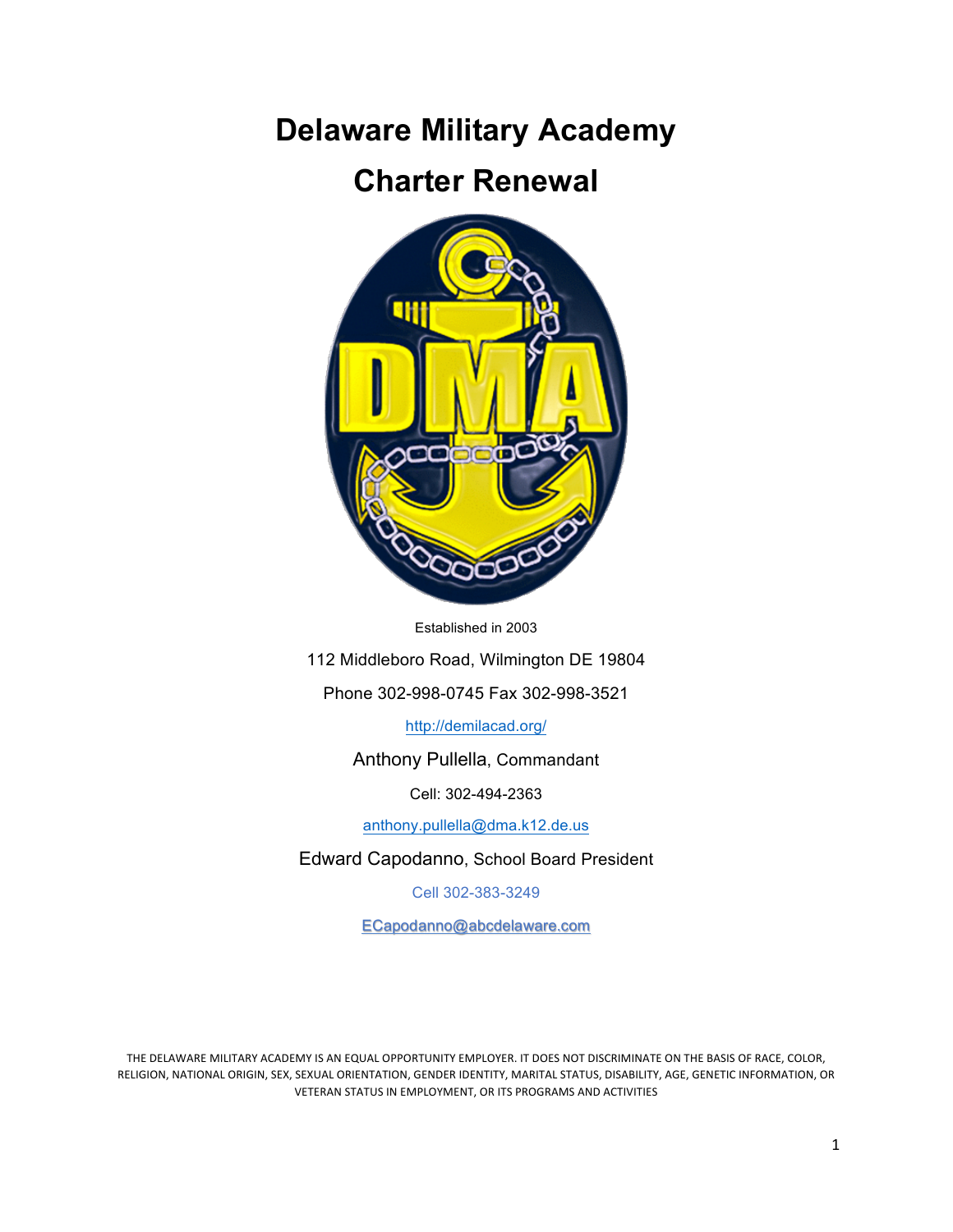# **Table of Contents**

| <b>Section I- Overview of the Academy</b>            |  |
|------------------------------------------------------|--|
|                                                      |  |
|                                                      |  |
| Mission Statement, Beliefs and Profile of Graduates4 |  |
|                                                      |  |
|                                                      |  |
|                                                      |  |
|                                                      |  |
|                                                      |  |
|                                                      |  |
|                                                      |  |
| <b>Section II- Academic Successes</b>                |  |
|                                                      |  |
|                                                      |  |
|                                                      |  |
|                                                      |  |
|                                                      |  |
|                                                      |  |
|                                                      |  |
| <b>Section III- Financial Viability</b>              |  |
|                                                      |  |
| <b>Section IV- Organizational Soundness</b>          |  |
|                                                      |  |
|                                                      |  |
|                                                      |  |
|                                                      |  |
|                                                      |  |
|                                                      |  |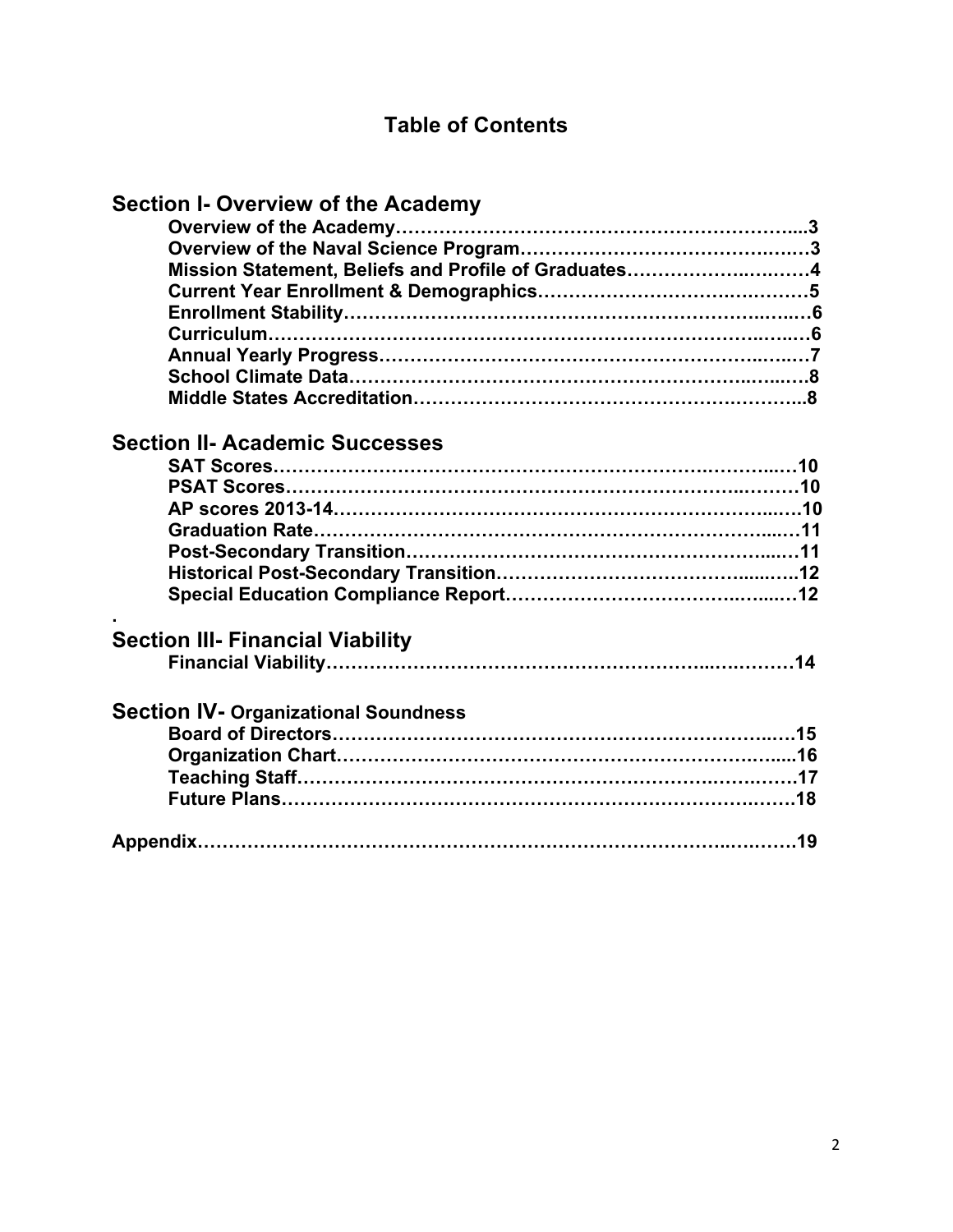# **Section I**

#### **Overview of the Academy**

Delaware Military Academy (DMA) is a non-profit, 501-c-3, charter school located in Wilmington, Delaware. It is the first successful NJROTC Military Charter School supported by the Navy in the United States. DMA is a military themed high school that uses military values to teach ethics, personal and civic responsibility and leadership. This strong value system promotes and develops integrity, citizenship, service, fitness, patriotism, leadership, teamwork, and self-esteem. The program offers Delaware high school students, in grades 9 through 12, a tuition-free, four-year, college preparatory curriculum. The Academy has consistently met or exceeded Annual Yearly Progress under NCLB. The United States Navy has consistently rated DMA's Corp of Cadets as a 'Distinguished Unit with Academic Honors' which entitles the Academy to nine nominations to service academies (3 each to the Naval Academy, West Point and the Coast Guard Academy) each year for qualified applicants.

The Academy introduced the Navy Junior Reserve Officers Training Corps (NJROTC) program into the Red Clay Consolidated School District. NJROTC programs have been part of America's high school curriculum since 1916, and have consistently received national acclaim for their innovative approach to public education. DMA strives to impact future generations by providing an exceptional educational program with an emphasis in science and mathematics. There are no requirements for cadets to commit to the armed services upon graduation. Currently, 86% of the graduates pursue a two or four year post-secondary program of study. Additionally, approximately 12% choose to serve in one of the branches of armed service. For these graduates, successful completion of a JROTC program affords them the opportunity to graduate from boot camp at a higher pay level and rank than their fellow graduates.

The Delaware Military Academy contravenes the traditional concept of a high school or junior college level "military academy" as a rigorous, live-in, full immersion educational facility that serves both students motivated for future military service and those who need a military setting to correct behavioral deficiencies. To the contrary, this academy caters to the motivated student who has the potential to attend a national service academy and wants a challenging educational program. Cadets attend this militarythemed high school and benefit from instruction from both civilian teachers, certified in their core content area, and from retired military personnel certified for Naval Science instruction.

#### **Overview of the Naval Science Program**

The Academy introduced the Junior Reserve Officers Training Corps (JROTC) program into the Red Clay Consolidated School District. JROTC programs have been part of America's high school curriculum since 1916, and have consistently received national acclaim for their innovative approach to public education. DMA strives to impact future generations by providing an exceptional educational program with an emphasis in science and mathematics.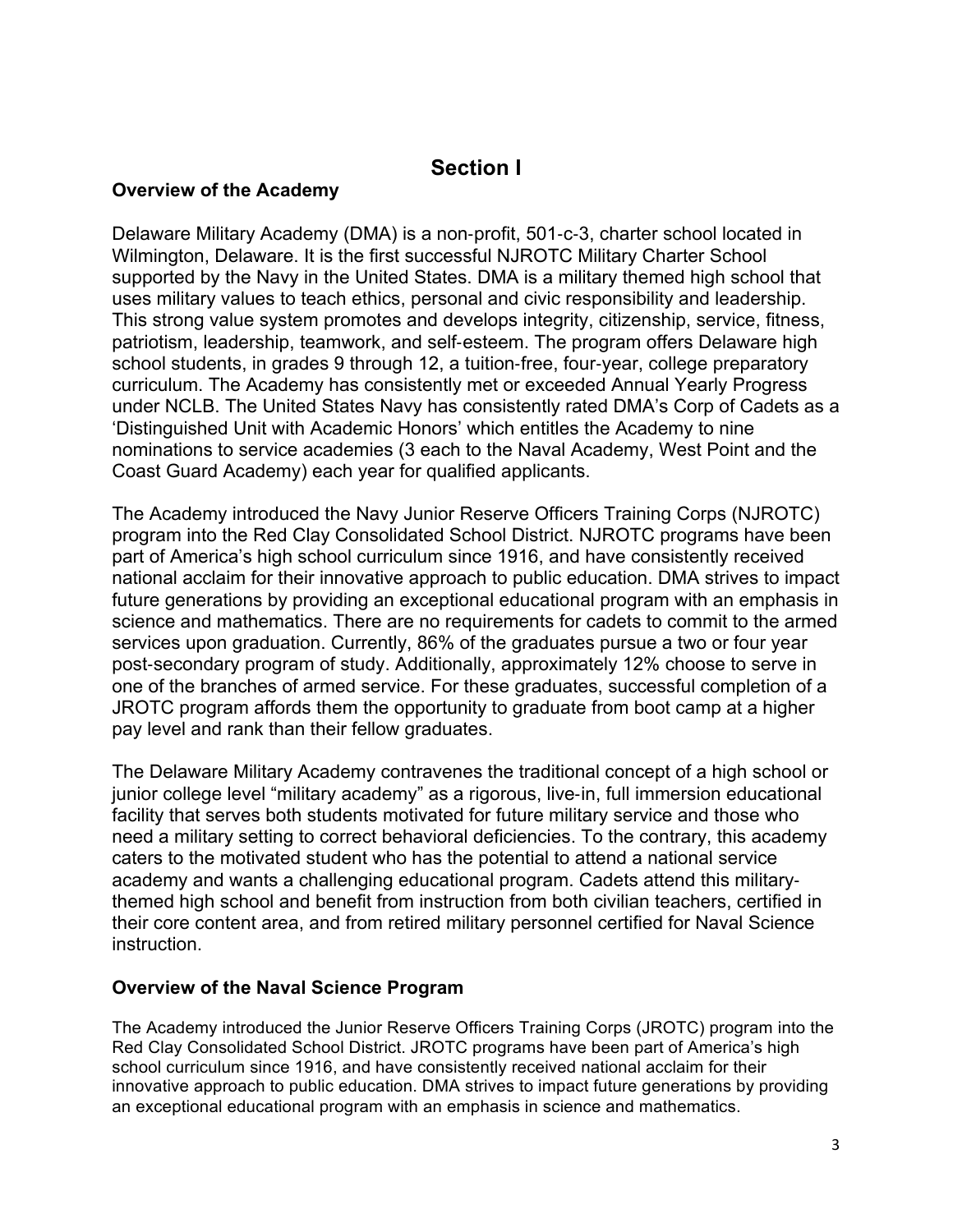There are no requirements for cadets to commit to the armed services upon graduation. Currently, 86% of the graduates pursue a two or four year post-secondary program of study. Additionally, approximately 12% choose to serve in one of the branches of armed service. For these graduates, successful completion of a JROTC program affords them the opportunity to graduate from boot camp at a higher pay level and rank than their fellow graduates. The Delaware Military Academy contravenes the traditional concept of a high school or junior college level "military academy" as a rigorous, live-in, full immersion educational facility that serves both students motivated for future military service and those who need a military setting to correct behavioral deficiencies. To the contrary, this academy caters to the motivated student who has the potential to attend a national service academy and wants a challenging educational program. Cadets attend this military-themed high school and benefit from instruction from both civilian teachers, certified in their core content area, and from retired military personnel certified for Naval Science instruction.

The benefits of JROTC training for young men and women in the Delaware community are far reaching. For those who choose a military career immediately after high school, the JROTC training provides accelerated pay and rank options upon graduation. In addition to the four traditional military academies, over 1750 colleges offer ROTC scholarships, providing vast educational and career opportunities for students who cannot afford a college education.

#### **Mission Statement, Beliefs and Profile of Our Graduates**

The Mission of the Delaware Military Academy is to prepare young men and women for their next level of education by providing them with a foundation that leads to good citizenship. Encouraged by military training, learning will take place within an environment that embraces both mental and physical health. This holistic approach to education fosters an understanding of the obligations of citizenship and self-discipline. In addition, cadets are exposed to positive moral ideals while being afforded opportunities to engage in appropriate social activities.

#### **Beliefs**

- The role of the Delaware Military Academy is to educate the entire cadet, paying particular attention to academic, social and emotional needs.
- An education at the Delaware Military Academy fosters citizenship, leadership and self discipline.
- Military training teaches cadets a sense of responsibility, integrity and morality.
- Responsible citizens have a sense of honor and respect for themselves and for others.
- Hard work, dedication and motivation are essential for learning.
- Cadets, parents and teachers share accountability and responsibility for the cadet's education
- A safe and enjoyable learning environment promotes positive interaction between cadets and Teachers.
- Cadets graduate from the Delaware Military Academy ready to accept an adult role in society
- Community service builds strong character, unity and a sense of responsibility for others.
- A Delaware Military Academy graduate exhibits creative, critical and independent thinking Skills.

#### **Profile of Graduate**

#### **Scholarship**

- Ability to express oneself effectively in oral and written form
- Ability to think independently
- Proficient in all academic content areas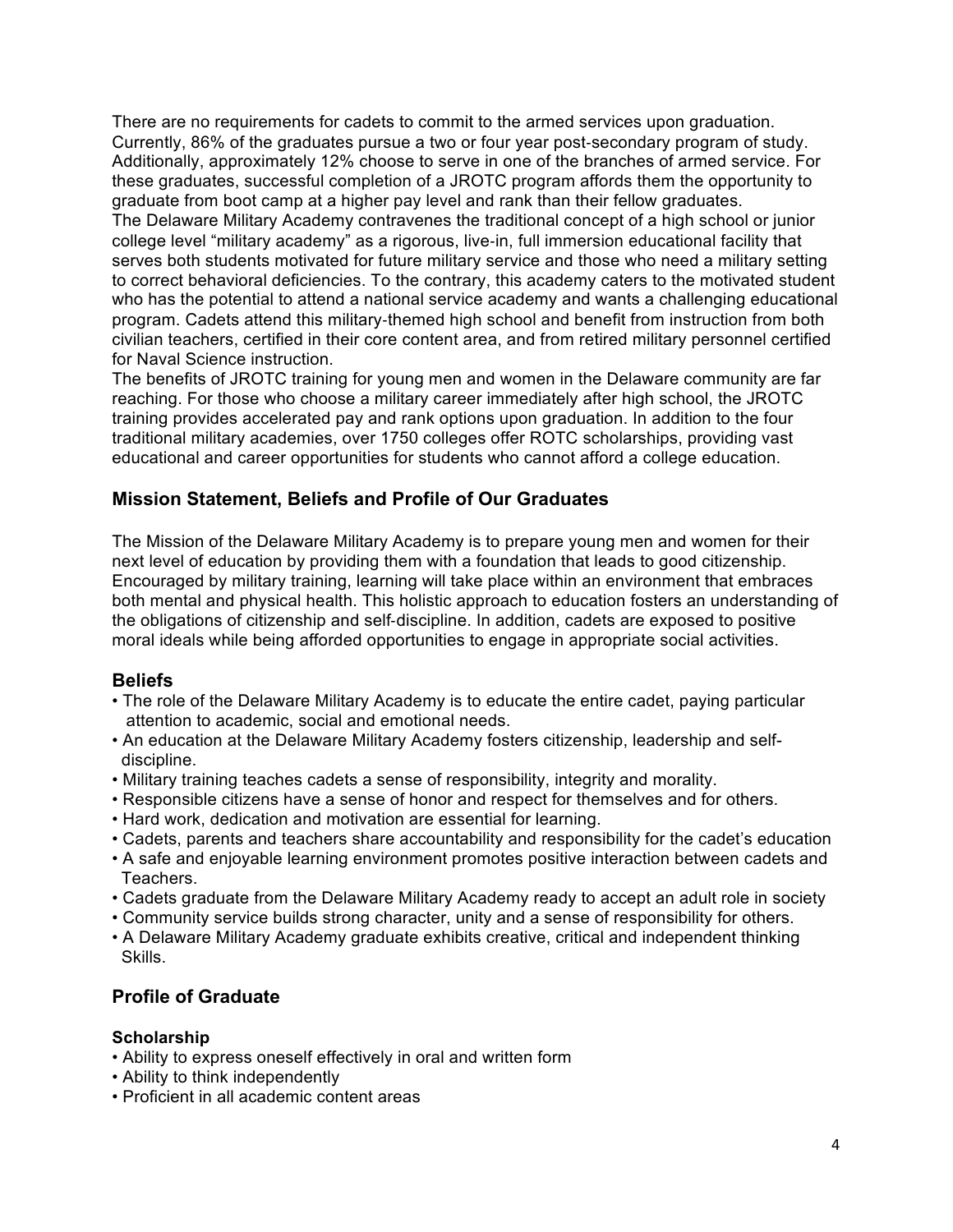- Proficient in the use of technology
- Prepared to enter a post-secondary program of study

#### **Leadership**

- Ability to give and receive respect
- Ability to set goals, motivate others, and lead by example
- Ability to see a mission through to completion
- Maturity in thought and expression
- Commitment to excellence
- Command presence
- Integrity
- Physical and mental wellness

#### **Citizenship**

- Patriotism
- Cultural, political and environmental awareness
- Respect for rules and regulations in the community
- Regard for honesty in self and others
- Compassion and empathy for others
- Sense of duty to serve the community

### **Current Year Enrollment & Demographics**

| <b>Total Enrollment</b>       | 566 |
|-------------------------------|-----|
| <b>Approved Enrollment</b>    | 560 |
| # of Students on Waiting List | 137 |
| # Male Cadets                 | 340 |
| <b>#Female Cadets</b>         | 226 |
| #White                        | 518 |
| #Black                        | 38  |
| #American Indian              |     |
| #Asian                        | 9   |
| #Hispanic                     | 42  |
| #Multiracial                  | 8   |

#### **Special Populations**

| #Special Education | າາ<br>44 |
|--------------------|----------|
| #504 Plans         |          |
| #EI                |          |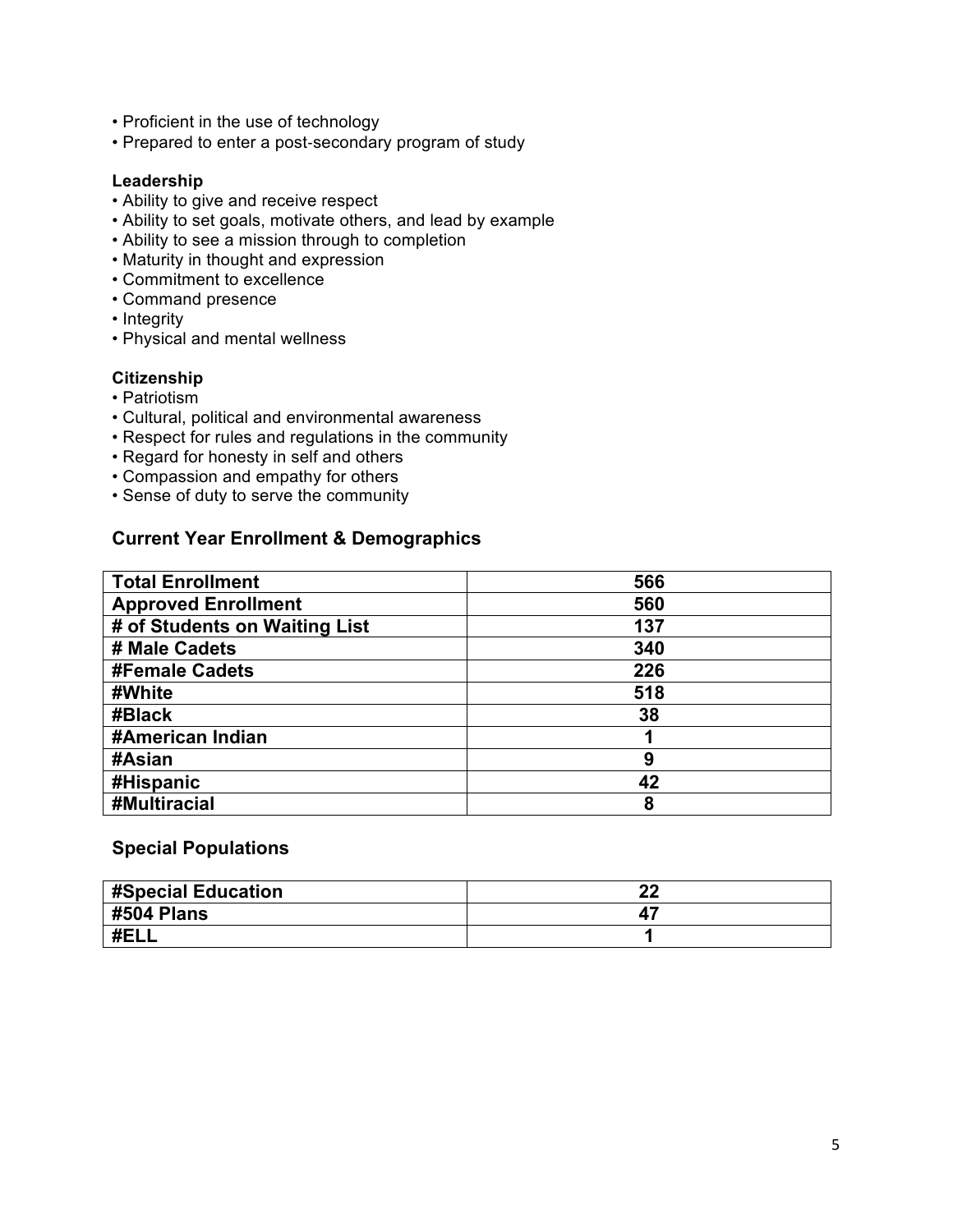### **Enrollment Stability**

Sept. 30 Enrollment by Year

| <b>School Enrollment Trends</b> |         |         |         |         |         |                                    |  |  |
|---------------------------------|---------|---------|---------|---------|---------|------------------------------------|--|--|
|                                 | 2011-12 | 2012-13 | 2013-14 | 2014-15 | 2015-16 | <b>Current</b><br><b>Wait List</b> |  |  |
| 9                               | 151     | 143     | 154     | 154     | 151     | 115                                |  |  |
| 10                              | 144     | 145     | 140     | 145     | 148     | 18                                 |  |  |
| 11                              | 134     | 138     | 145     | 136     | 139     |                                    |  |  |
| 12                              | 130     | 130     | 129     | 134     | 128     | <b>NA</b>                          |  |  |
| <b>Total</b>                    | 559     | 556     | 568     | 569     | 566     | 137                                |  |  |
|                                 |         |         |         |         |         |                                    |  |  |

**http://profiles.doe.k12.de.us/SchoolProfiles/school/Student.aspx?checkSchool=578&districtCode=32**

# **Curriculum**

#### **Typical Course Sequence**

| 9 <sub>th</sub>           | 10 <sub>th</sub>            | 11th                 | 12 <sub>th</sub>          |
|---------------------------|-----------------------------|----------------------|---------------------------|
| Algebra 1                 | Geometry                    | Algebra II           | Pre-Calculus              |
| Intro to Literature       | <b>World Literature</b>     | American Literature  | <b>British Literature</b> |
| Government & Geography    | <b>Historical Economics</b> | US History           | <b>World History</b>      |
| Naval Science I           | Naval Science II            | Naval Science III    | Naval Science IV          |
| <b>Bus/Finance</b>        | <b>Business II</b>          | <b>Business III</b>  | <b>Fitness</b>            |
| Spanish I                 | Spanish II                  | Spanish III          | Spanish IV                |
| <b>Integrated Science</b> | <b>Biology</b>              | Chemistry            | Physics                   |
| Band                      | Band                        | Band                 | Band                      |
| <b>Concert Choir</b>      | <b>Concert Choir</b>        | <b>Concert Choir</b> | <b>Concert Choir</b>      |
|                           | Health (online course)      | AP Biology           | AP Physics B/C            |
|                           |                             | AP English Lang      | <b>BAP English Lit</b>    |
|                           |                             | AP US History        | AP World History          |
|                           |                             | AP Calculus A/B      | AP Calculus B/C           |
|                           |                             |                      | Leadership Academv        |

The Academy has two tracks College Prep and Honors/Advanced Placement. Typically, cadets are in the College Prep track their freshman year. We give placement tests in ELA and Mathematics after cadets have been accepted. Cadets can be placed into Honors  $9<sup>th</sup>$  English and Honors Algebra I, or higher level mathematical courses based on their placement test scores. Cadets who show deficits in those areas are offered a Basic Reading Skills and Basic Math Skills class without credit to strengthen their understanding and concepts in those classes.

For cadets to move to the Honors track from the College Prep track, they must earn a 90% or better in the previous years' course. To move from Honors to Advance Placement, they must earn a 90% or better in their previous Honors course in the content area.

# **DMA Graduation Requirements include the Delaware Department of Education Requirements –**

English 4 credits Social Studies 4 credits Health & Physical Ed. 1.5 credit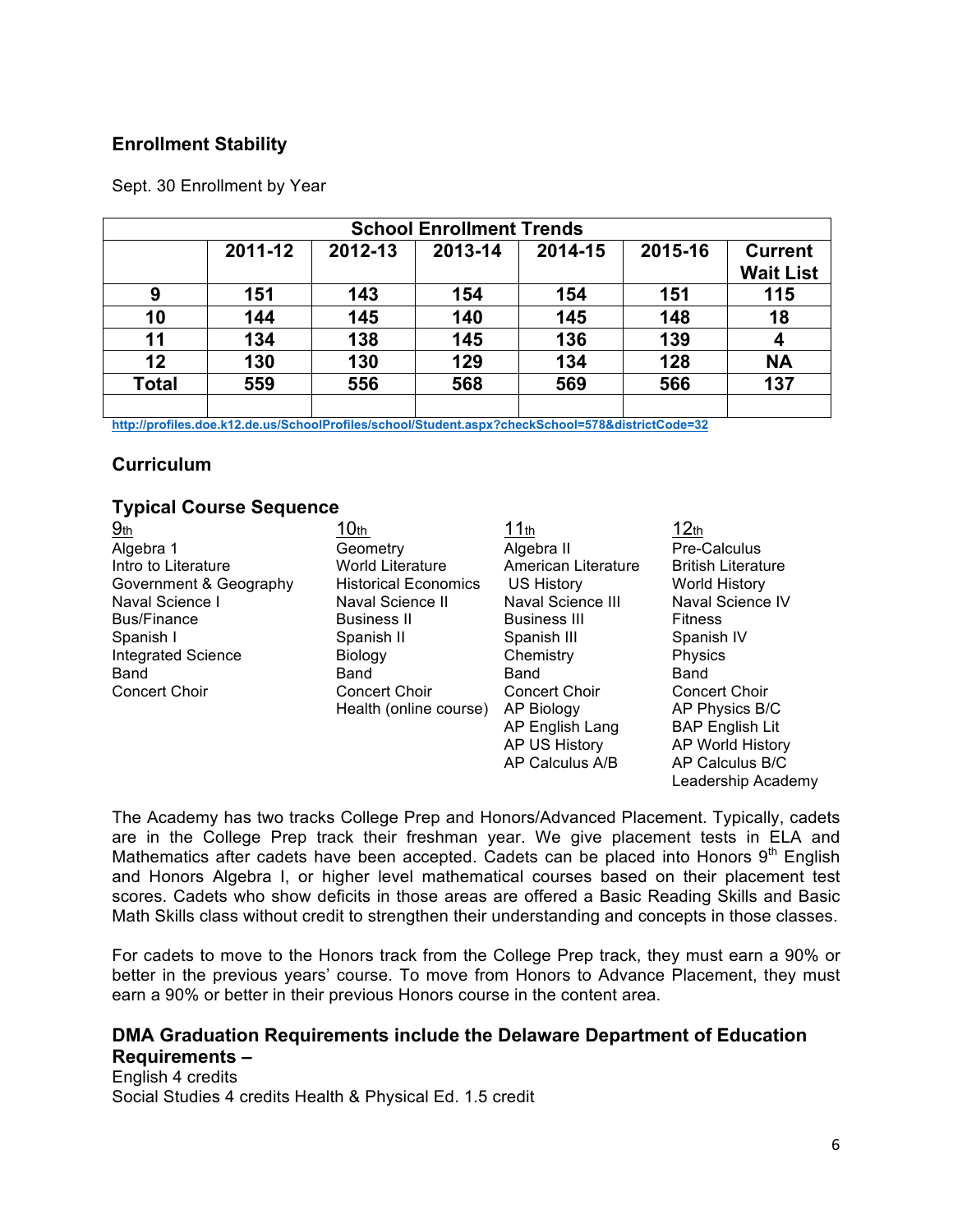Mathematics 4 credits Science 4 credits World Language 3 credits Naval Science 4 credits Electives 3.5 credits

All courses at DMA are one (1) credit with the exception of Driver's Education (.25) and Health  $(.5)$ 

Upon meeting the Delaware Military Academy standards for graduation and completing the minimum State Standards for a high school diploma a cadet will be eligible for graduation. DMA reserves the right to require additional credits in a specific discipline in response to changes in State Regulations and admission policies for colleges & universities.

# **Application Process**

Cadets wishing to attend the Delaware Military Academy must fill out the online Choice Application by DE Department of Education. When the application period closes, all applications are downloaded and sorted by the following preference:

Preference for enrollment

- 1) Employees' children
- 2) Current siblings which would include current year graduating Seniors.
- 3) Red Clay students
- 4) Students with a specific interest in DMA's mission (in or out of district).
- 5) Former siblings
- 6) Out of District

Interviews would be held prior to the lottery. Applicants who show a strong desire to be a part of DMA's mission will be placed in the lottery.

All applicants are interviewed by Administration.

A lottery is held in February. The results are posted on the website. Applicants then choose their preference if they were accepted by multiple LEAs. This procedure has previously been approved by the Superintendent of Red Clay Consolidated School District.

# **Annual Yearly Progress**

The Delaware Military Academy met AYP in 2013-14 (the year with the most recent published data) and has always met AYP in its existence.

The report can be found at

http://profiles.doe.k12.de.us/SchoolProfiles/school/Student.aspx?checkSchool=578&districtCod e=32 .

A copy is included in the Appendix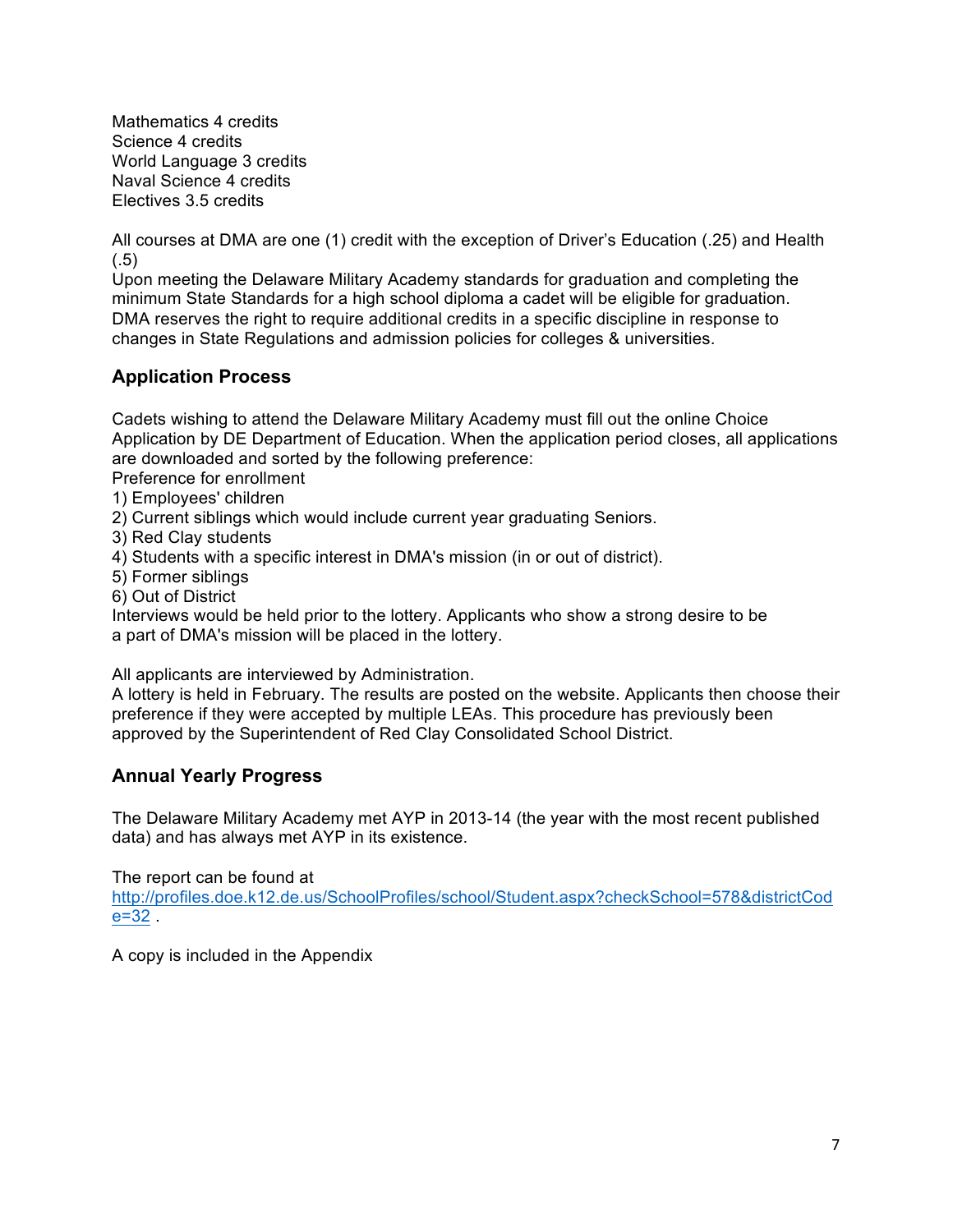## **School Climate Data**

An excellent school also provides a safe and healthy environment for its staff and cadets. The Academy participates in two surveys yearly.

The staff participated in the Top Workplaces Survey by the NewsJournal and was chosen again as a Top Ten Workplace in the State of Delaware. The Letter is included in the Appendix.

The cadets, parents and staff participate in the School Climate Survey administered by the University of Delaware. It is one of the requirements of our charter. Again the cadets, parents and staff found the Academy to be a safe and nurturing environment. A copy of the survey results are included in the Appendix.

#### **Middle States Accreditation**

Delaware Military Academy was visited, evaluated and reaccredited last year by the Middle States Commission on Secondary Schools. Here is the Conclusion of the Validation team from p.p. 86-8. The full report is included in the Appendix.

# **CONCLUSION**

The Validation Team finds that Delaware Military Academy fully meets all of the twelve standards for accreditation set forth by the Middle States Association of Schools and Colleges. In its ten short years of existence, the Delaware Military Academy has achieved what many schools strive for generations. They have established a shared vision of the future, have engaged the school community and mobilized strong parental support, have created a culture that is safe and nurturing for students, and have attained a high level of student achievement. Delaware Military Academy is to be commended for its vision and its fidelity of purpose. Delaware Military Academy is to be commended for establishing a reputation as a sought after alternative to the traditional public or private high school in its region.

Delaware Military Academy is to be commended for creating a school culture where students feel safe and where respect and honor are the watchwords.

Delaware Military Academy is to be commended for recruiting a staff that is dedicated and committed to the values of the school, and which possesses the skills and the desire to lead its cadets to high academic achievement and outstanding school citizenship.

While the Validation Team heard many comments about the need for more instructional and physical education space, as well as a space where the entire student body and parents and other visitors could congregate, the school has made good use of the space it has. The school is about to embark on an ambitious capital fund raising campaign, the aim of which is to raise sufficient funds to construct an additional building. However, the realization of that plan is several years off. In the interim, the school needs to continue to explore ways to better utilize its existing space, including consolidating some storage spaces.

The faculty is limited due to the size of the student body, the amount of available instructional space, and available funds. There is a desire to add additional academic offerings, including more Advanced Placement courses, an additional world language, and classes in Art. The school is encouraged to continue to explore innovative ways to deliver those offerings, including the use of on-line courses and the continuous exploration of how to allocate available funds to best meet the needs of the students.

Delaware Military Academy does a good job of communicating with parents and other stakeholders. The school is encouraged to continue its current communication activities, and to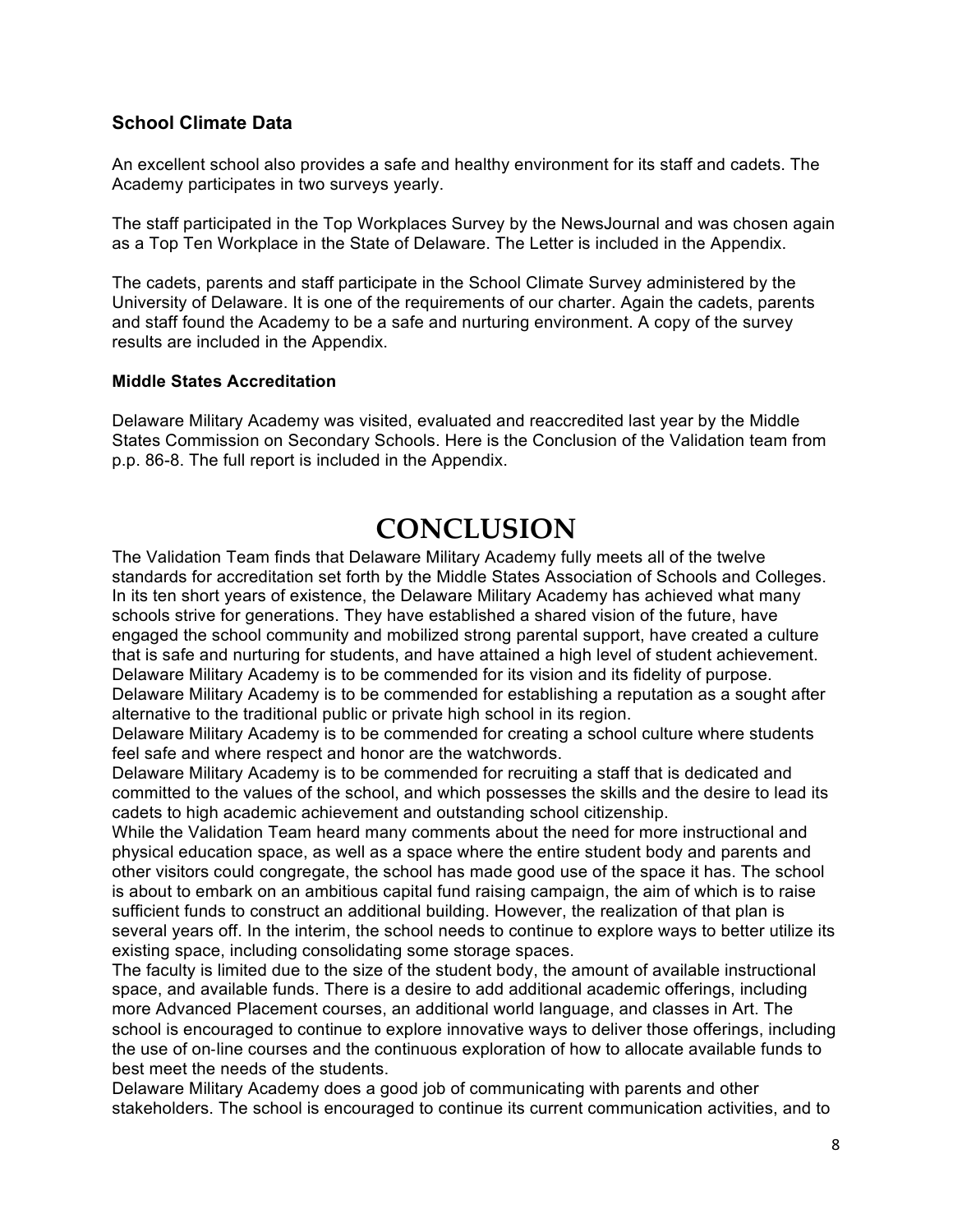expand its offerings to further provide two-way communication opportunities. A program such as Home Access might be explored as a way to expand two-way communication.

The school does a good job of recognizing and appreciating students and community members and their contributions to the school. It is recommended that a way to recognize faculty on a regular basis and in a public way also be considered.

Delaware Military Academy has achieved an admirable level of success in a short period of time. The challenge that lies ahead for the school is to sustain that success over the long term. As the school moves forward with its planned capital campaign, ensure that consideration is given to the long-range plans for the school. The Board and the Commandant are about to embark on a strategic planning process. They should be encouraged to incorporate the capital planning as part that strategic planning process.

#### **VISITING TEAM ROSTER**

Dr. Patricia W. Carlson, Chair Educational Consultant Dover, Delaware

Cpt. Garry Hallman, Jr. Academic Dean Carson Long Military Academy 200 North Carlisle Street New Bloomfield, PA 17068

Mr. Stephen Rountree Instructional Coordinator Frederick Douglass High School 8000 Croom Road Upper Malboro, MD 20772

Mr. Douglas W. Stewart History Department Chair Blue Mountain Academy 2363 Mountain Road Hamburg, PA 19526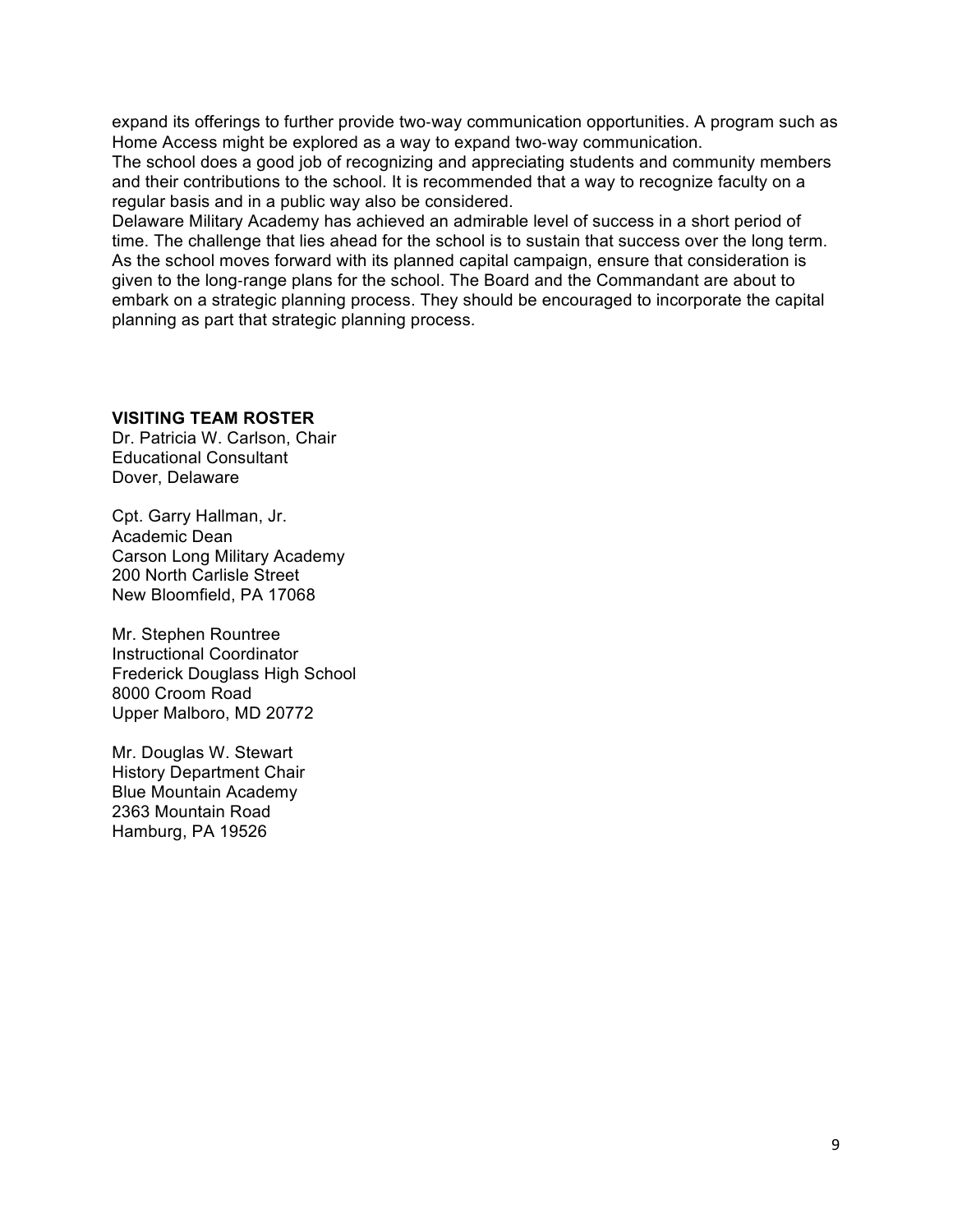#### **Section II**

#### **Academic Successes**

#### **SAT Scores**

| SAT: Average Scores for the Class of (2013-14)                      |       |      |       |      |  |  |  |  |  |
|---------------------------------------------------------------------|-------|------|-------|------|--|--|--|--|--|
|                                                                     |       |      |       |      |  |  |  |  |  |
| <b>National</b><br><b>District</b><br><b>School</b><br><b>State</b> |       |      |       |      |  |  |  |  |  |
| Math                                                                | 479   | 490  | 438   | 513  |  |  |  |  |  |
| Writing                                                             | 475   | 476  | 423   | 487  |  |  |  |  |  |
| Critical Reading                                                    | 489   | 479  | 430   | 497  |  |  |  |  |  |
| Total                                                               | 1,443 | .445 | 1,291 | .497 |  |  |  |  |  |

**http://profiles.doe.k12.de.us/SchoolProfiles/school/Student.aspx?checkSchool=578&districtCode=32**

#### **PSAT Scores**

Except from 2014 test for the  $11<sup>th</sup>$  graders. The complete document is in the Appendix.

This report details the performance of 96 students from the 11th grade. This page provides an overview of your students' performance on the PSAT/NMSQT, allowing you to make general comparisons of your student population with the state and nation.

| <b>Test Section</b>     | Group         | <b>Mean Score</b> | <b>Standard Deviation</b> |
|-------------------------|---------------|-------------------|---------------------------|
| <b>Critical Reading</b> | <b>School</b> | 49.0              | 10.3                      |
|                         | <b>State</b>  | 45.5              | 11.3                      |
|                         | <b>Nation</b> | 46.2              | 11.3                      |
| <b>Mathematics</b>      | <b>School</b> | 48.9              | 10.0                      |
|                         | <b>State</b>  | 45.9              | 11.8                      |
|                         | <b>Nation</b> | 47.9              | 11.8                      |
| Writing                 | <b>School</b> | 47.2              | 9.6                       |
|                         | <b>State</b>  | 43.5              | 11.9                      |
|                         | <b>Nation</b> | 44.7              | 11.8                      |
|                         |               |                   |                           |

#### **Performance Overview**

**From 11th Grade PSAT report from Collegeboard. Complete reports for all three grades tested are in Appendix**

#### **AP scores 2013-14**

| <b>Advanced Placement (AP)</b>    |         |  |  |  |  |  |
|-----------------------------------|---------|--|--|--|--|--|
|                                   |         |  |  |  |  |  |
|                                   | 2013-14 |  |  |  |  |  |
| <b>Advanced Placement Courses</b> |         |  |  |  |  |  |
| No. of Students Enrolled          |         |  |  |  |  |  |
| No. of Exams Taken                | 75      |  |  |  |  |  |
| Total No. of Exams Passed         | 50      |  |  |  |  |  |

**http://profiles.doe.k12.de.us/SchoolProfiles/school/Student.aspx?checkSchool=578&districtCode=32**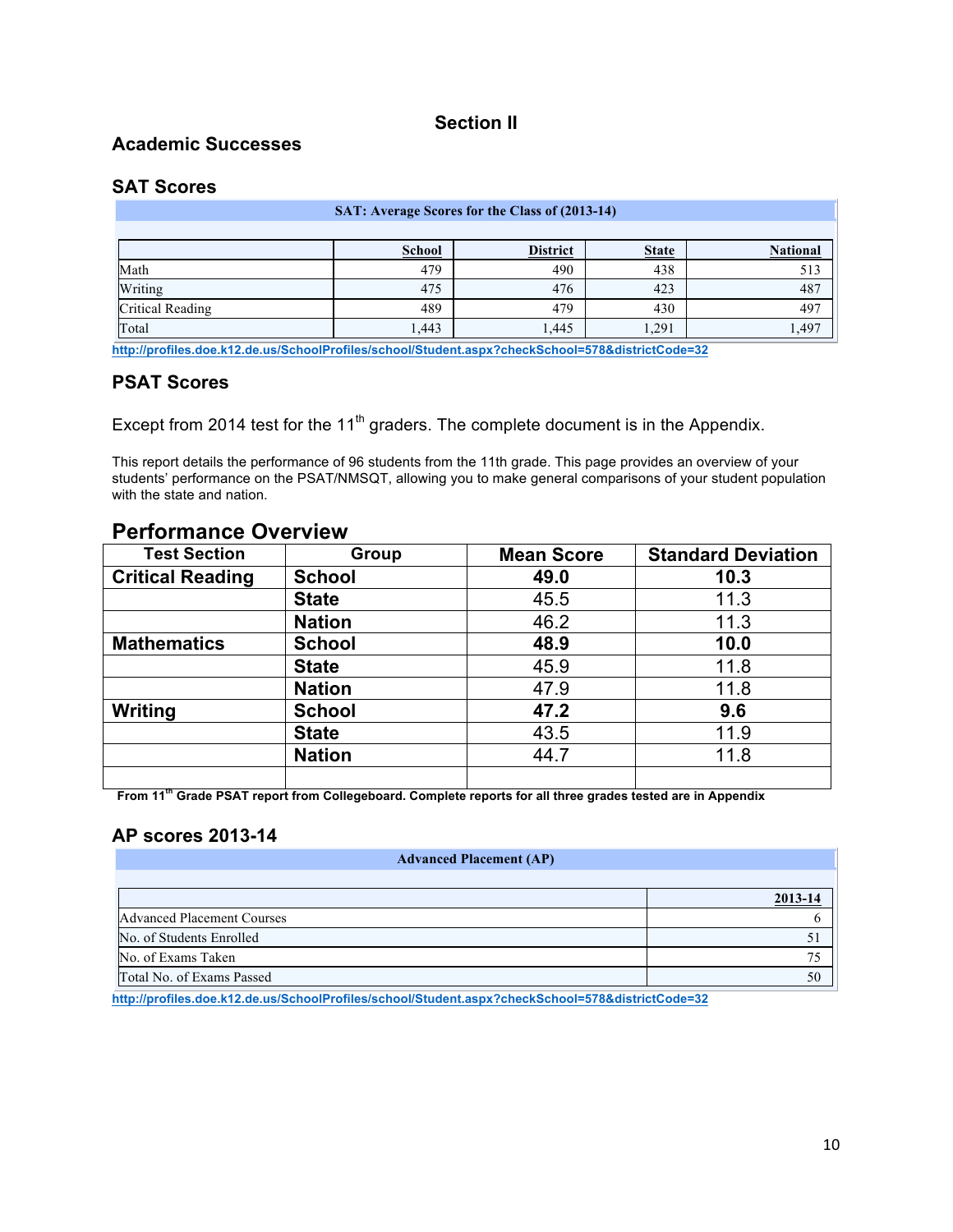# **AP Scores 2015**

# $\overline{AP}$  School Summary by Student Demographics (2015)

Delaware Military Academy (080171) Total Students: 66; Total Schools: 1

| $S$ and $S$ is a sense $\omega$ , seems $\omega$ |                    |              |            |                         |                |               |             |      |                       |                               |
|--------------------------------------------------|--------------------|--------------|------------|-------------------------|----------------|---------------|-------------|------|-----------------------|-------------------------------|
| Score                                            | Eng<br>Lit<br>Comp | Euro<br>Hist | US<br>Hist | Calc<br>AB              | Calc<br>BC     | Comp<br>Sci A | <b>Biol</b> | Phys | Total<br><b>Exams</b> | % of<br><b>Total</b><br>Exams |
| 5                                                | ٠                  |              | 2          |                         |                |               |             |      | 5                     | 4.6                           |
| 4                                                | 8                  | 4            | 7          | 2                       |                |               | 3           | 3    | 28                    | 25.9                          |
| 3                                                | ÷                  |              | 6          | $\overline{\mathbf{z}}$ |                |               | 8           |      | 29                    | 26.9                          |
| 2                                                | 3                  | 2            | 2          | 2                       |                |               | 3           | 6    | 19                    | 17.6                          |
|                                                  |                    | 1            |            | 10                      | $\overline{2}$ | 5             | 2           | 7    | 27                    | 25.0                          |
| Total                                            | 19                 | 9            | 17         | 17                      | $\overline{2}$ | 8             | 16          | 20   | 108                   | 100.0                         |

**School Totals by Score** 

#### **Graduation Rate**

| <b>Graduation Rate - ESEA 4 Year Adjusted</b> |             |             |  |  |  |  |
|-----------------------------------------------|-------------|-------------|--|--|--|--|
|                                               | 2012-13     | 2013-14     |  |  |  |  |
|                                               | <b>ESEA</b> | <b>ESEA</b> |  |  |  |  |
| All Students                                  | 99.2%       | 99.2%       |  |  |  |  |
| American Indian                               | 100.0%      | 100.0%      |  |  |  |  |
| African American                              | 100.0%      | 100.0%      |  |  |  |  |
| Asian American                                | 100.0%      | 100.0%      |  |  |  |  |
| Hispanic                                      | 100.0%      | 100.0%      |  |  |  |  |
| White                                         | 99.1%       | 99.1%       |  |  |  |  |
| Multi-Racial                                  | $0.0\%$     | 100.0%      |  |  |  |  |
| Special Education                             | 100.0%      | 100.0%      |  |  |  |  |
| Low Income                                    | 100.0%      | 100.0%      |  |  |  |  |

**http://profiles.doe.k12.de.us/SchoolProfiles/school/Student.aspx?checkSchool=578&districtCode=32**

# **Post-Secondary Transition**

The Academy's College attendance rate since the school's inception is:

-55% of the graduating class attends a 4-year college.

-31% of the graduating class attends a 2-year college.

Class of 2015 college attendance rates were 60% to a 4-year colleges and 31% for 2-year colleges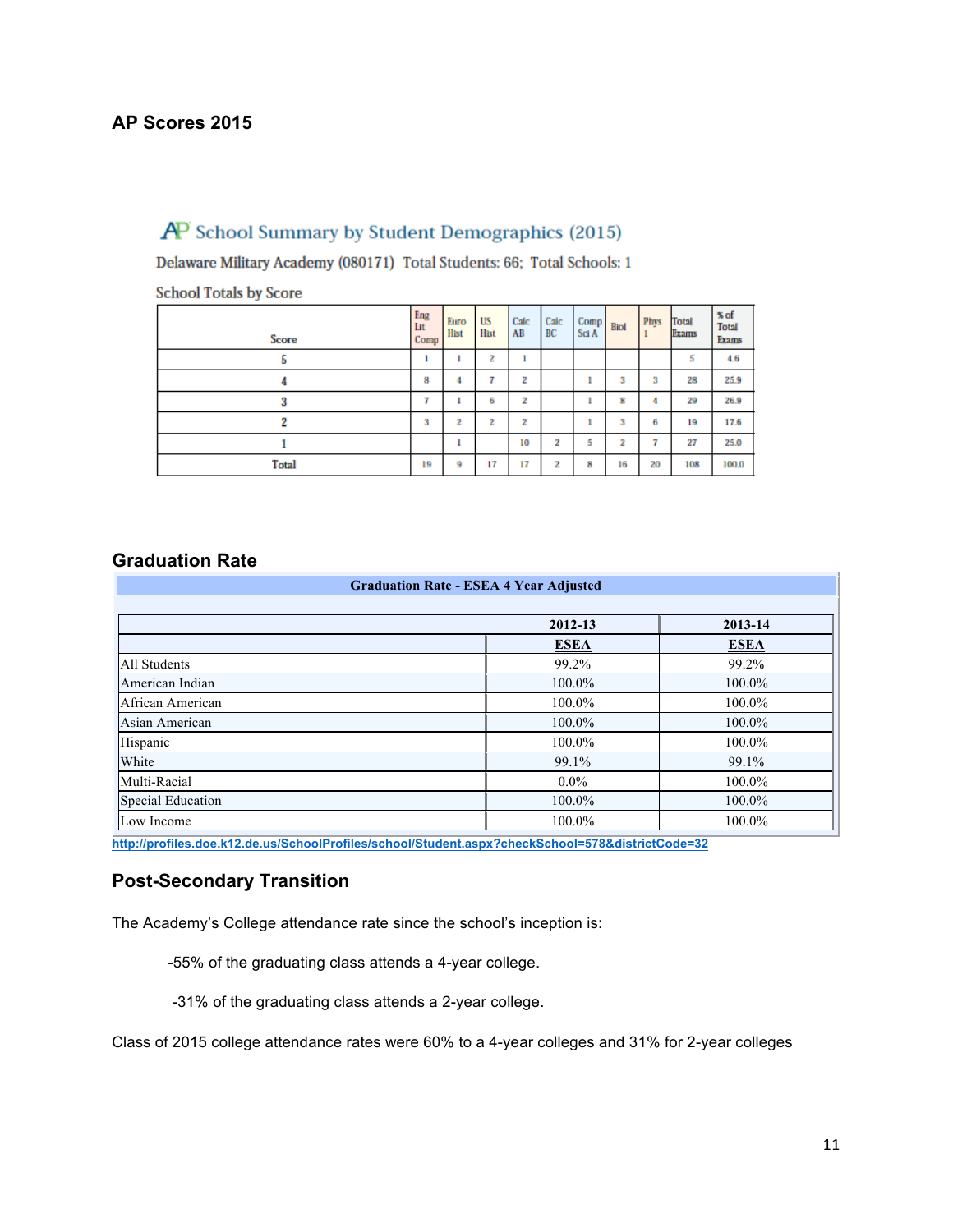| <b>Graduates</b>                 | 137 |
|----------------------------------|-----|
| <b>Academies</b>                 |     |
| United States Service Academy    | 1   |
| <b>Delaware Schools</b>          |     |
| University of Delaware           | 38  |
| <b>DelTech Community College</b> | 29  |
| Goldey-Beacom College            | 4   |
| <b>Delaware State University</b> | 2   |
| <b>Wilmington University</b>     | 1   |
| *Out of State Colleges           | 44  |
| <b>Military</b>                  | 13  |
| <b>Private Sector</b>            | 5   |

\*Albright College, Arizona State University, Bridgewater College, Centenary College, Delaware College of Art and Design, Delaware State University, Dusquene University, Edinboro University, Embry Riddle Aeronautical University, Georgia Southern University, Immaculata University, James Madison University, Lehigh University, Liberty University, London South Bank University, Loyola Maryland, Marist College, Millersville University, Neumann University, North Carolina State University, Northwood University, Old Dominion University, Pace University, Penn State University Abington, Pensacola Christian College, San Diego State University, State University of New York Maritime College, State University of New York at New Paltz, University of Alabama, University of Arizona, University of Maine, University of Southern California, University of Valley Forge, Valley Forge Military College, Wesley College, West Chester University, West Virginia University, Widener University, and York College of Pennsylvania.

| <b>Graduation Years</b>               | 2006-2012 |    | 2013           |                | 2014           |                | 2015   |                | <b>TOTALS</b> |                |
|---------------------------------------|-----------|----|----------------|----------------|----------------|----------------|--------|----------------|---------------|----------------|
| <b>Graduating Class</b>               | $1 - 7$   |    | 8              |                | 9              |                | 10     |                | $1 - 10$      |                |
| <b>Total Graduates</b>                | 772       | %  | 128            | %              | 129            | %              | 137    | $\%$           | 1166          | %              |
| <b>Post-Secondary Schools</b>         |           |    |                |                |                |                |        |                |               |                |
| UD                                    | 86        | 11 | 24             | 19             | 23             | 18             | 32     | 23             | 165           | 14             |
| <b>UD AA</b>                          | 39        | 5  | 4              | 3              | 4              | 3              | 6      | 4              | 53            | 5              |
| Other 4 year                          | 272       | 35 | 38             | 30             | 48             | 37             | 42     | 31             | 400           | 34             |
| <b>Academies</b>                      | 21        | 3  | $\overline{2}$ | $\overline{2}$ | 3              | $\overline{2}$ | 1      | 1              | 27            | $\overline{2}$ |
| <b>ROTC</b>                           | 40        | 5  | 5              | $\overline{4}$ | $\overline{4}$ | 3              | 6      | 4              | 55            | 5              |
| DTCC/2yr programs                     | 205       | 27 | 31             | 24             | 36             | 28             | 32     | 23             | 304           | 26             |
| <b>Employment</b>                     | 21        | 3  | 6              | 5              | 3              | $\overline{2}$ | 5      | $\overline{4}$ | 35            | 3              |
| <b>Enlistment</b>                     | 88        | 11 | 18             | 14             | 8              | 6              | 13     | 9              | 127           | 11             |
| <b>Scholarship Monies</b><br>(\$1000) | 28418     |    | 7,561          |                | 12,048         |                | 14,200 |                | 62,227        |                |

#### **Historical Post-Secondary Transition**

#### **Special Education Compliance Report**

The Academy was found to be 100% Compliant on all indicators audited by DOE.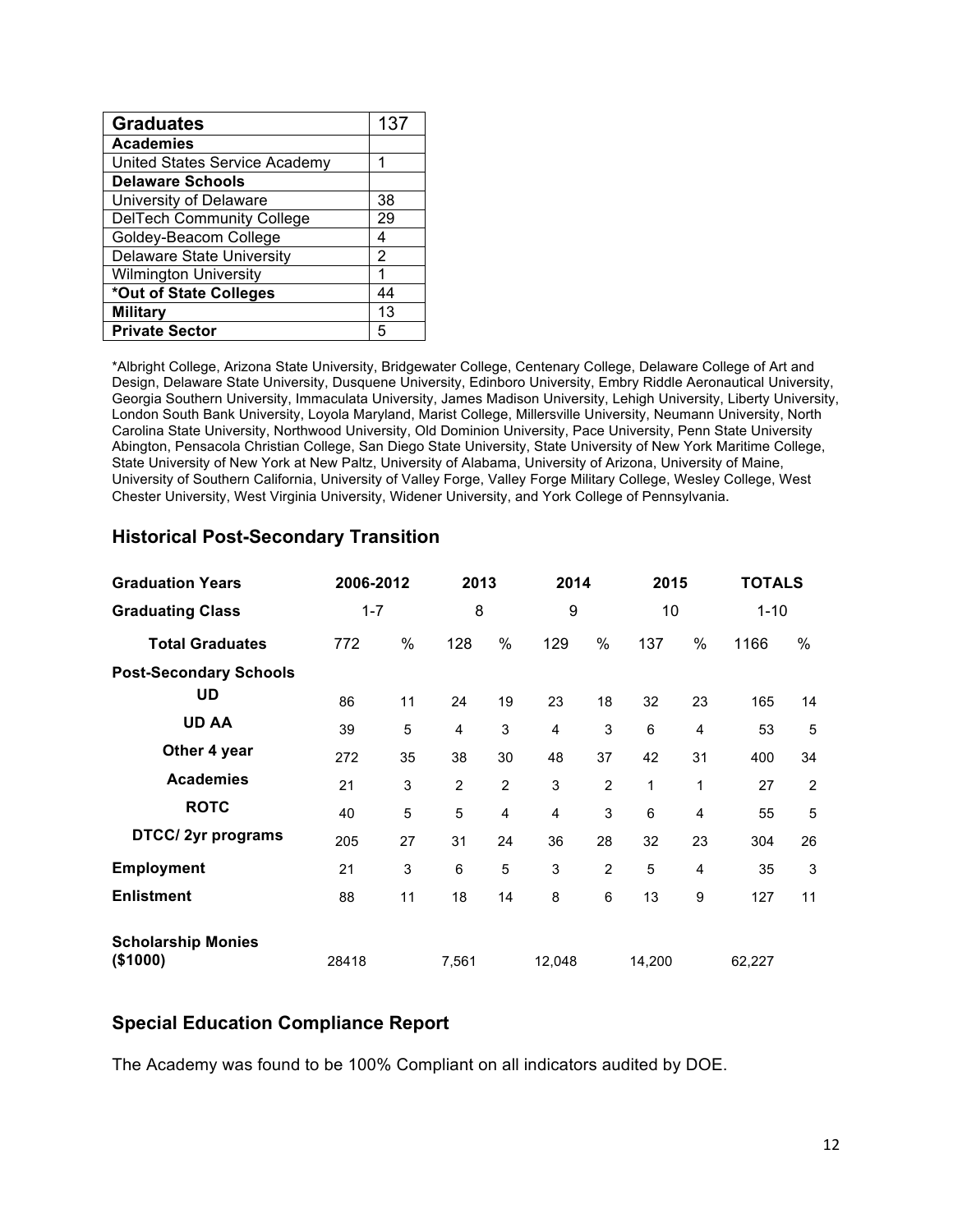The full report can be found at

http://www.doe.k12.de.us/cms/lib09/DE01922744/Centricity/Domain/78/Delaware%20Military%2 0Academy%20-%20FFY%2013%20Annual%20Determination.pdf

A copy is included in the Appendix.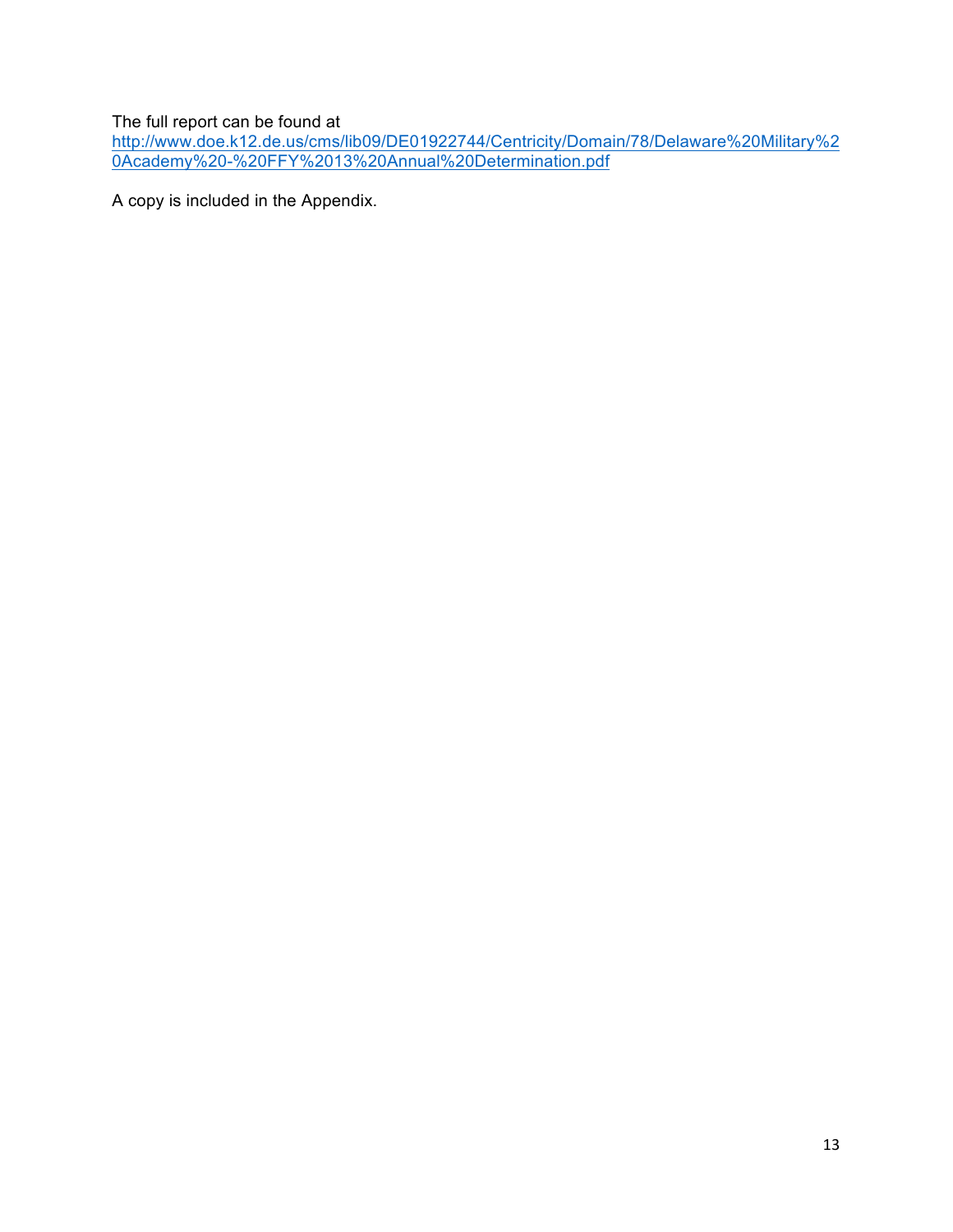### **Section III**

# **Financial Viability**

Over the past few years, DMA has shifted its focus to maintain a level of transparency related to the financial condition of DMA. Strong internal controls have been implemented. There is a solid working relationship with the DMA Board of Directors, specifically including the Board Treasurer. Meetings occur consistently on a monthly basis with the Citizens Budget Oversight Committee (CBOC) and the DMA Finance Committee.

DMA consistently meets all of its financial obligations. We are fiscally sound in utilizing all Local, State and Federal funds within the specified guidelines and timeframe parameters. In addition, DMA has been able to successfully maintain at least the minimum State required Contingency Reserve each year, while at the same time growing its Local fund balance.

In December 2014, DMA completed a refinance of its bond debt. We successfully refinanced the bond debt to eliminate the annual Letter of Credit Fees and restructure a previously complex deal with variable rates. The restructure of the bond deal was very significant in the planning of DMA's future. Under the current bond deal, we were able to establish a long term fixed rate, which affords us the opportunity to make plans with more certainty and stability.

DMA has an independent audit conducted by Barbacane Thornton each year. There have been no findings on our audit since FY13. Previous findings were addressed and cleared in FY14. The FY15 draft audit has been completed and it is currently being finalized. Additionally, the FY15 audit will be issued with no findings.

In June 2015, DMA purchased an additional 5.97 acres of land. This acquisition is part of the overall plan to expand our campus and potentially increase student enrollment. DMA intends to construct a third building, which will consist of a full gymnasium and athletic facility as well as additional classrooms. DMA is starting to undergo its first ever capital funding campaign to raise the funds for the construction of this facility.

In the Appendix, the following financial documents can be found:

-FY16 Approved Preliminary Budget

-FY15 Audit (Draft)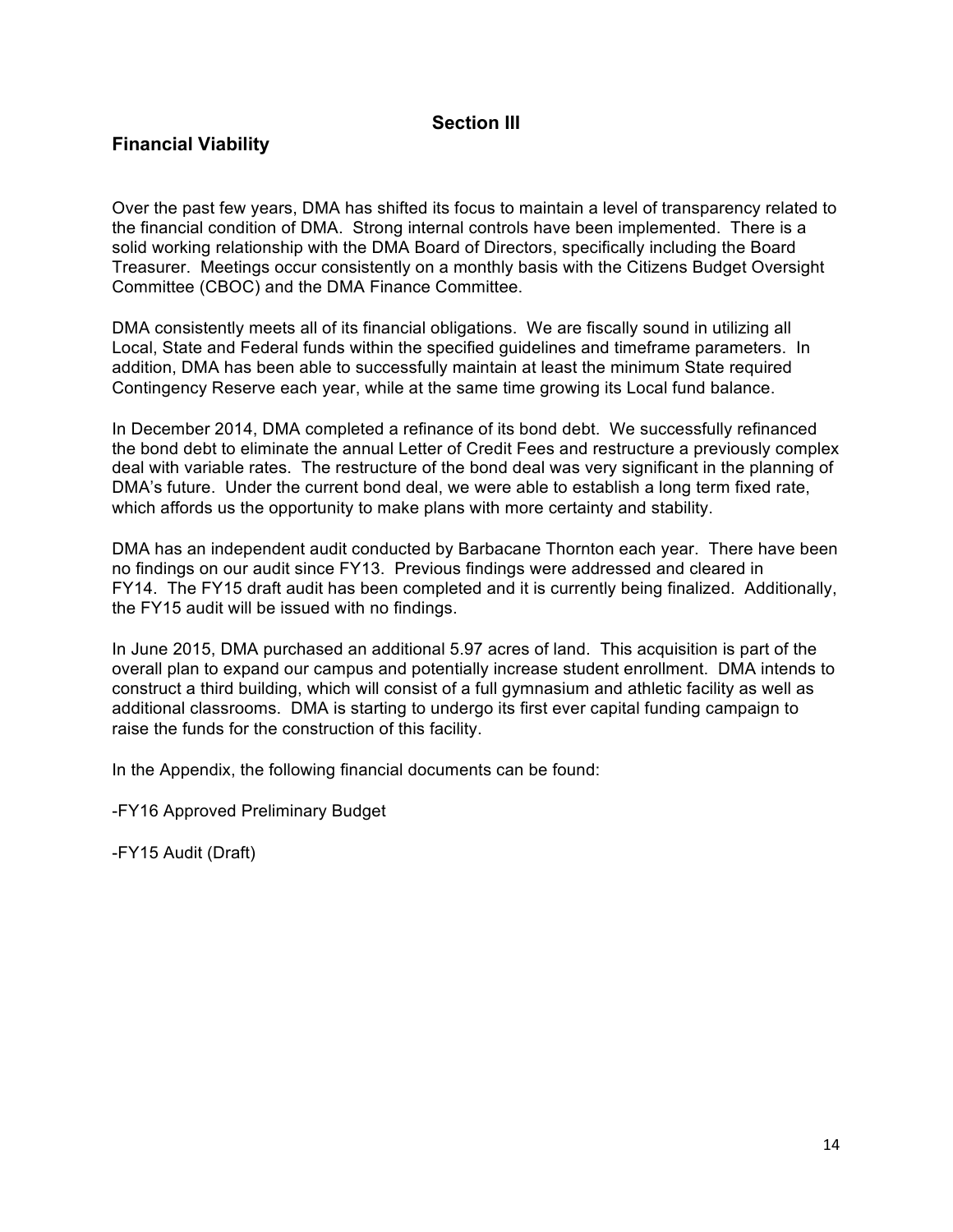#### **Section IV Organizational Soundness**

# **Board of Directors**

Edward Capodanno Chair ECapodanno@abcdelaware.com President of Associated Builders and Contractors, Inc. Bradford E. Bugher Vice-Chair bbugher@ml.com Merrill Lynch Victoria Alexitch Treasurer vmkelly00@aol.com Affinity Wealth Management Sharon Kurfuerst Secretary skurfuerst@christianacare.org Christiana Care Health System Anthony Pullella Commandant anthony.pullella@dma.k12.de.us Delaware Military Academy Bob Wolhar PTA President & Parent Representative dmabobpta@gmail.com Delaware Military Academy Tony Bariglio Director abariglio@icloud.com Patterson Woods Commercial Properties Al DiEmedio Director al.d.diemedio@wilmu.edu Wilmington University Dave Geiger Director Dgeiger@HorizonServicesInc.com Horizon Services Don Fulton Director don@gweiner.com George J. Weiner Associates John DiEleuterio Director johndieleuterio@comcast.net Delaware National Guard Douglas Hershman Director dhershman@bayardlaw.com Bayard Law Firm Dennis Rochford Director dennis.rochford@maritimederiv.com Maritime Exchange David Call Teacher Representative david.call@dma.k12.de.us Delaware Military Academy Kimberly Bryson Director kimberlykegerreis@yahoo.com Girl Scouts Bob Hill Director BobHill@emoryhill.com Emory Hill Joseph Yacyshyn Director jyacyshyn@mtb.com M&T Bank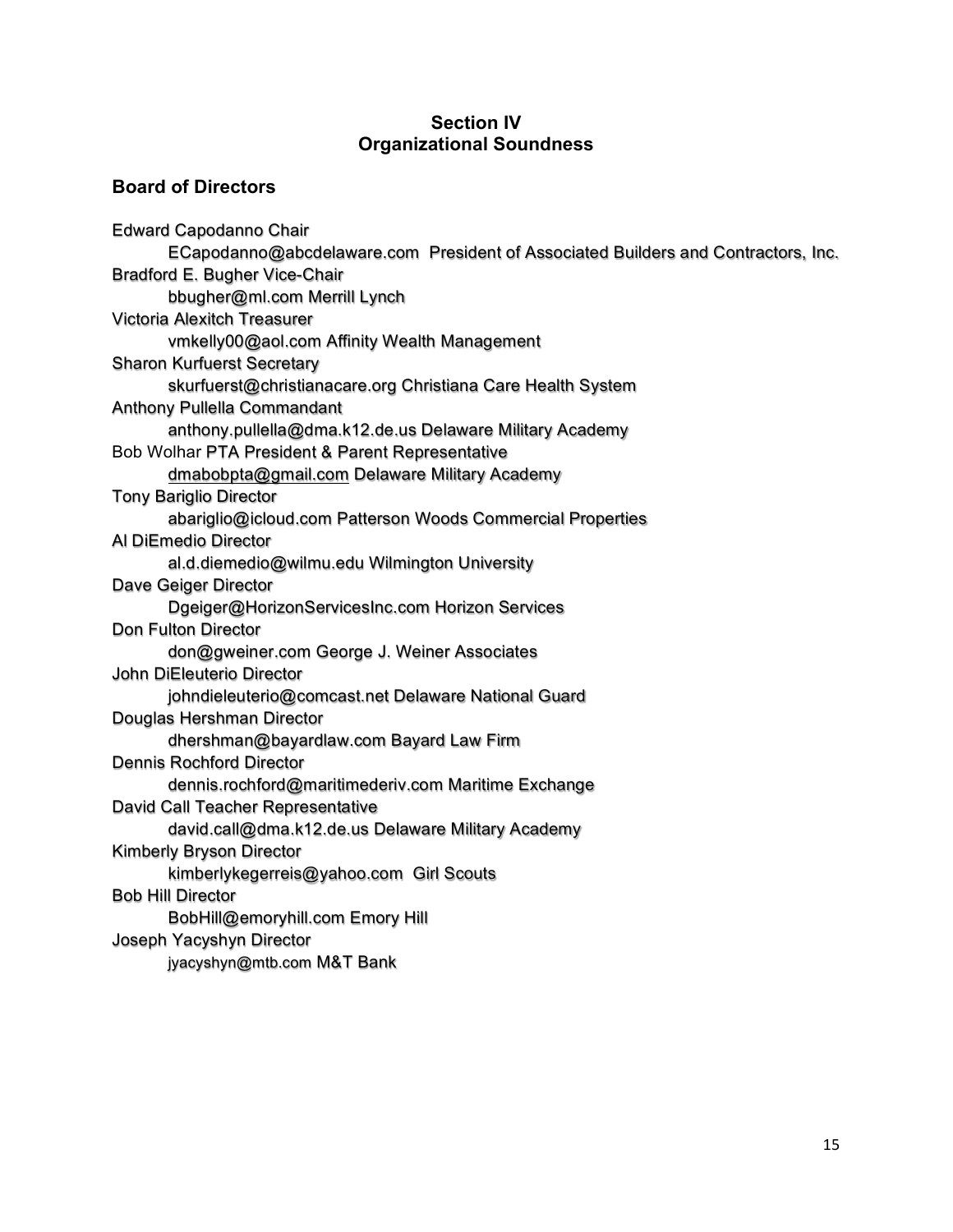# **Organization Chart**

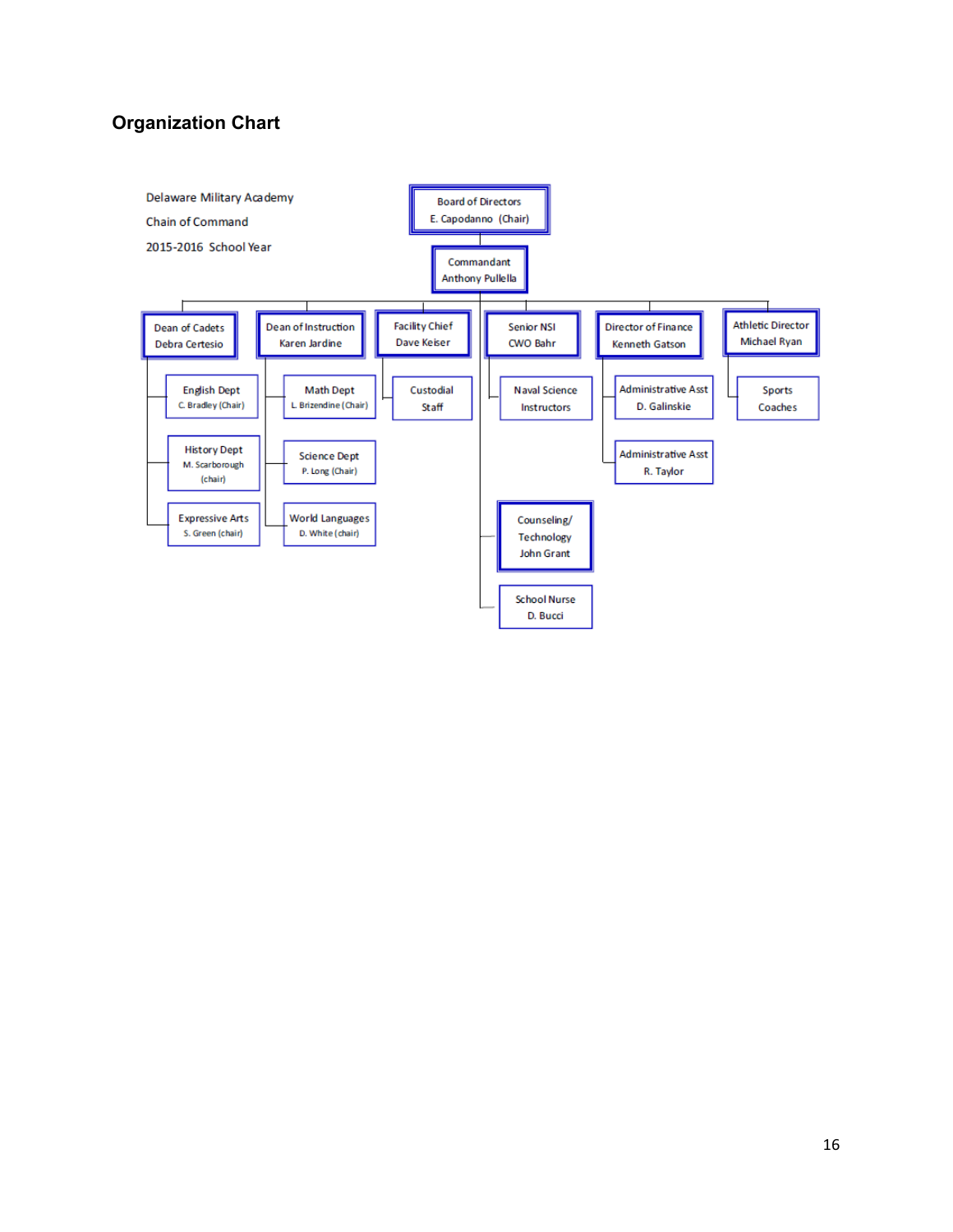## **Teaching Staff**

The Delaware Military Academy is starting its  $12<sup>th</sup>$  year. Though a relatively new school, the Academy employs a staff with a wide range of education degrees and teaching experience from the recently graduated to the seasoned veteran teacher. Recent graduates bring a knowledge of new educational trends while the seasoned veterans bring their classroom experience. The academic teachers are 100% HQT (highly qualified teachers) in their content area.

NJROTC instructors are certified through the Navy and are not required to hold a Delaware Teaching Certificate. They must have at least an Associate Degree. All but one of our Naval Science Instructors hold Bachelor degrees. One NSI holds a teaching certificate.

| Percentage of Classes Taught by Highly Qualified Teachers (2014-15) |                      |                    |                        |
|---------------------------------------------------------------------|----------------------|--------------------|------------------------|
| Content Area                                                        | <b>Total Classes</b> | % Highly Qualified | % Not Highly Qualified |
| English                                                             | 25                   | 100.0%             | $0.0\%$                |
| Arts                                                                | 5                    | 100.0%             | $0.0\%$                |
| Foreign Languages                                                   | 20                   | 100.0%             | $0.0\%$                |
| Science                                                             | 23                   | 100.0%             | $0.0\%$                |
| Mathematics                                                         | 23                   | 100.0%             | $0.0\%$                |
| Economics                                                           | $\mathbf{1}$         | 100.0%             | $0.0\%$                |
| <b>Social Studies</b>                                               | 9                    | 100.0%             | $0.0\%$                |
| <b>History</b>                                                      | 16                   | 100.0%             | $0.0\%$                |

**http://profiles.doe.k12.de.us/SchoolProfiles/school/Student.aspx?checkSchool=578&districtCode=32**

# **Degrees Held by Staff**

An additional two staff members are currently working on their Master Degrees.

| <b>Education Level (2014-15)</b>                                   |         |  |
|--------------------------------------------------------------------|---------|--|
|                                                                    |         |  |
|                                                                    | 2014-15 |  |
| Percent with Masters Degree and Above                              | 29.6%   |  |
| Percent Holding National Board for Professional Teaching Standards |         |  |

**http://profiles.doe.k12.de.us/SchoolProfiles/school/Student.aspx?checkSchool=578&districtCode=32**